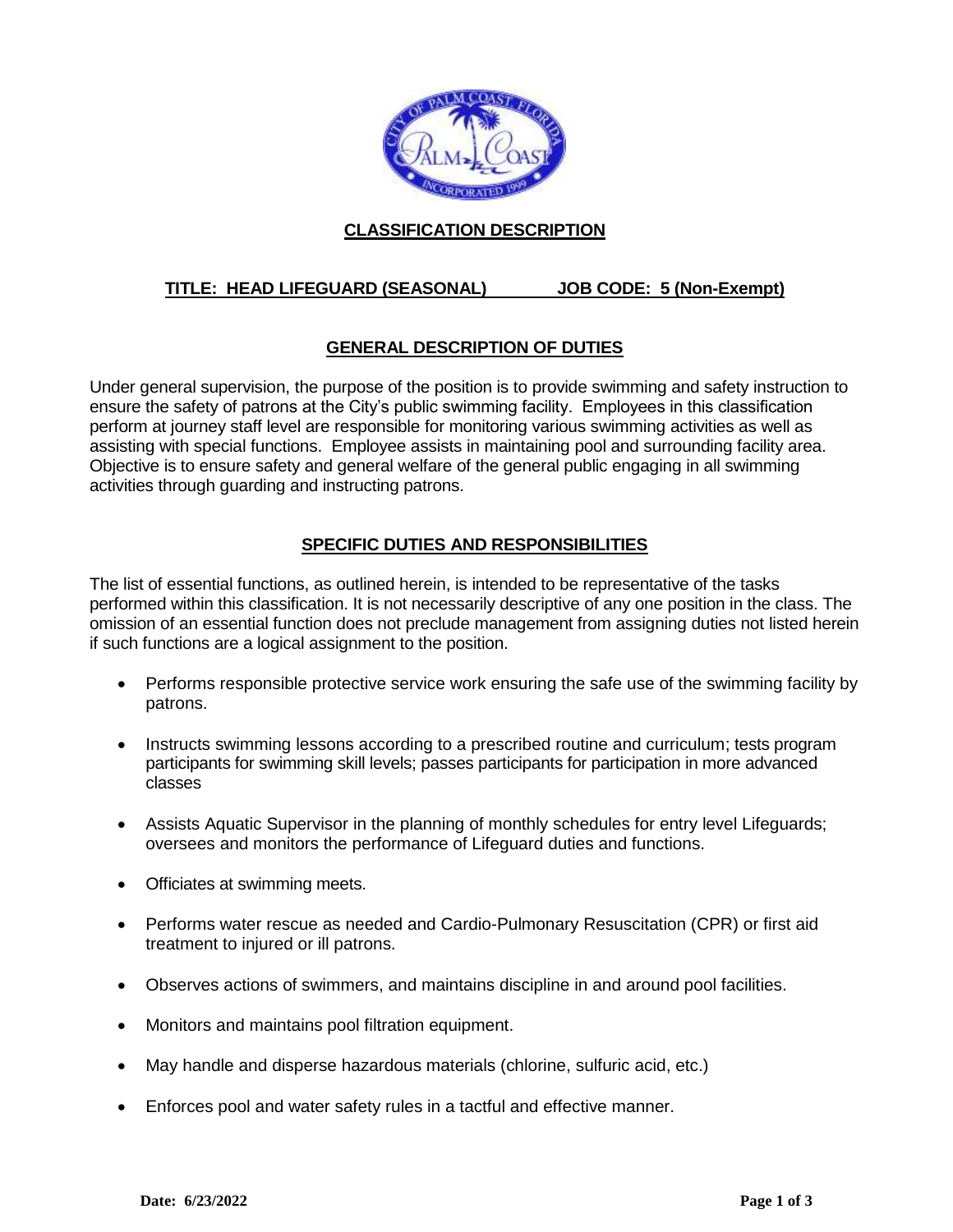- May assist in teaching swimming, water exercise, and other water related instructional classes to all age groups.
- Retrieves and places pool equipment and teaching materials in appropriate storage after each session; monitors weather conditions to ensure timely retrieval of materials and equipment.
- Maintains swimming pool and surrounding area to ensure the cleanliness and sanitation of recreational facilities.
- Assists with various special projects, community programs and recreational functions.
- Performs light custodial tasks, e.g., empties trash receptacles, cleans and sanitizes bathroom facilities, removes debris.
- Performs related duties as directed.

#### **MINIMUM TRAINING AND EXPERIENCE**

High School Diploma or GED; supplemented by one (1) year lifeguard experience, and a demonstrated ability to perform the administrative support and coordinating requirements of the position; or an equivalent combination of education, training, and experience.

### **LICENSES, CERTIFICATIONS OR REGISTRATIONS**

Must possess and maintain current American Red Cross, Lifeguard and Water Safety Instructor's (WSI) Certifications.

Must possess and maintain current CPR and First Aid Certifications.

Must possess and maintain AED for the Professional.

Must possess and maintain a valid Florida Driver's License.

### **KNOWLEDGE, SKILLS AND ABILITIES**

- Ability to understand and follow written and oral instructions.
- Ability to effectively lead a staff comprised of entry level lifeguards engaged in carrying out aquatics functions.
- Knowledge of current principles and practices of water safety and instruction work.
- Skill in safe First Aid methods, procedures and practices.
- Ability to clearly communicate information both verbally and in writing.
- Skill in the principles and techniques of customer relations skills; ability to deal diplomatically with frantic individuals; ability to react quickly and calmly in emergency situations.
- Ability to analytically observe, and objectively and clearly report routine and non-routine, emergency and non-emergency activities.
- Ability to establish and maintain effective working relationships with departmental staff, supervisors and the general public.